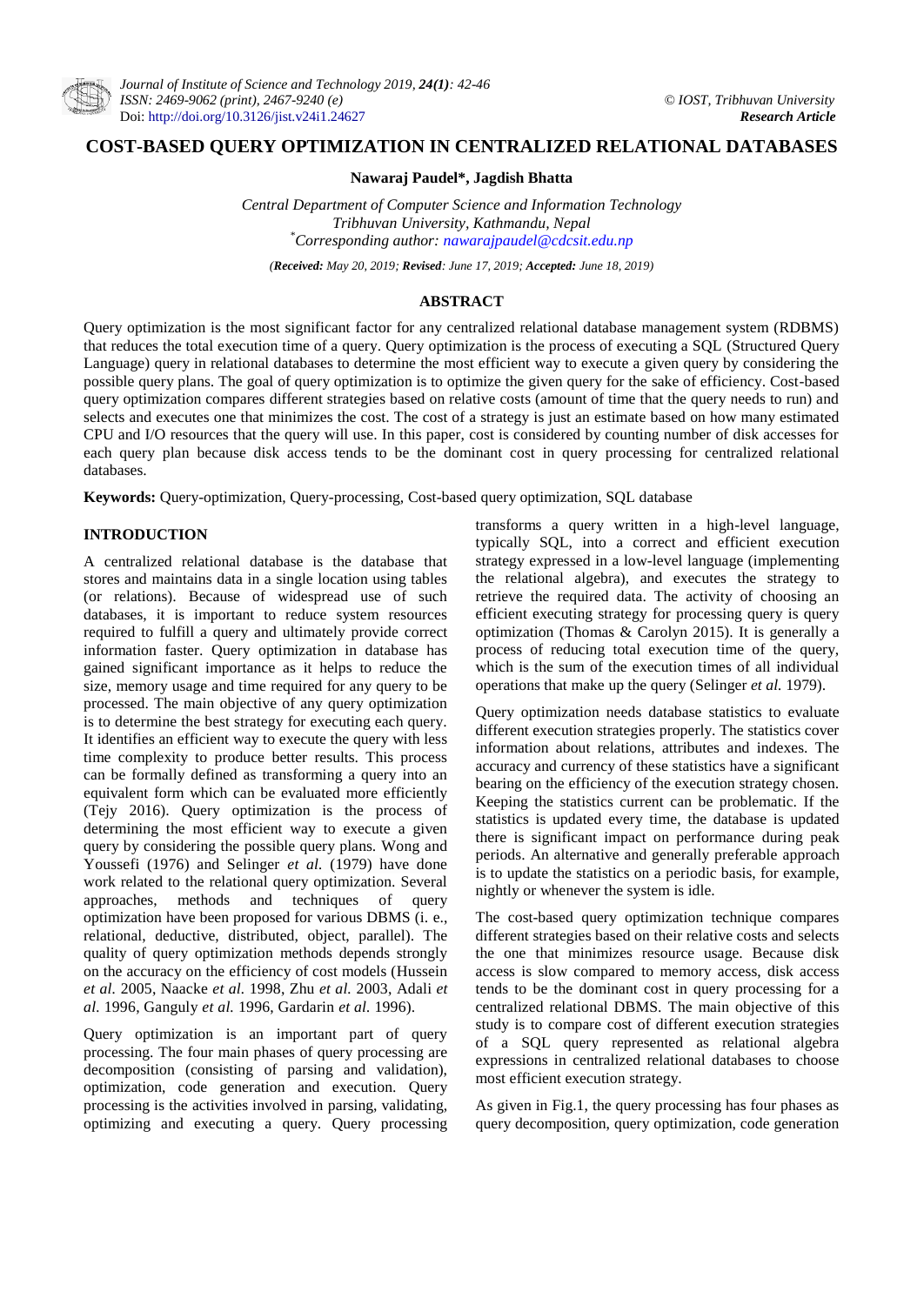and runtime query execution. The important aspect of query processing is query decomposition. Query decomposition is the first phase of query processing. This phase transforms a high-level query into a relational algebra query and to check whether the query is syntactically and semantically correct. The query optimization phase chooses an efficient execution strategy that minimizes the overall cost of execution. This phase uses information from database statistics to find cost of each execution strategy. The code generation phase receives an optimal execution strategy from the optimization phase and produces an iterative execution plan that is usable by the rest of the database. Runtime query execution is the last phase of query processing and runs the query and displays the required result.



**Fig. 1. Phases of query optimization (Thomas & Carolyn 2015)**

# **MATERIALS AND METHODS**

# **Cost-based query optimization**

Cost-based query optimization is an overall process of choosing the most efficient means of executing a SQL statement based on overall cost of the query. The efficient execution is the execution with minimum cost. To find the cost of query execution plan, the optimization technique uses database statistics.

In this optimization technique, all of the possible ways or scenarios in which a query can be executed will be assigned a 'cost', which indicates how efficiently that query can be run. Then, the optimizer will pick the scenario that has the least cost and execute the query using that scenario, because the query with least cost is the most efficient way to run the query. The dominant cost in query processing for centralized relational databases is disk access because disk access is slower than memory access. So the optimization technique counts the number of disk accesses of each scenario and execute the scenario with minimum number of disk accesses. In centralized

systems, the costs are dominated by the time for secondary storage access although the CPU costs may be quite high for complex queries (Gotlieb 1975).

During decomposition phase, high level query (SQL) is transformed into some internal representation typically using query tree (relational algebra tree). Thomas and Carolyn (2015) have devised a rule for constructing query tree as follows:

- A leaf node is created for each base relation in the query.
- A non leaf node is created for each intermediate relation produced by a relational algebra operation.
- The root of the tree represents the result of thee query.
- The sequence of operations is directed from the leaves to the root.

## **RESULTS AND DISCUSSION**

Consider two relations employee (emp\_no, emp\_name, emp\_address, position, salary, branch\_no) and branch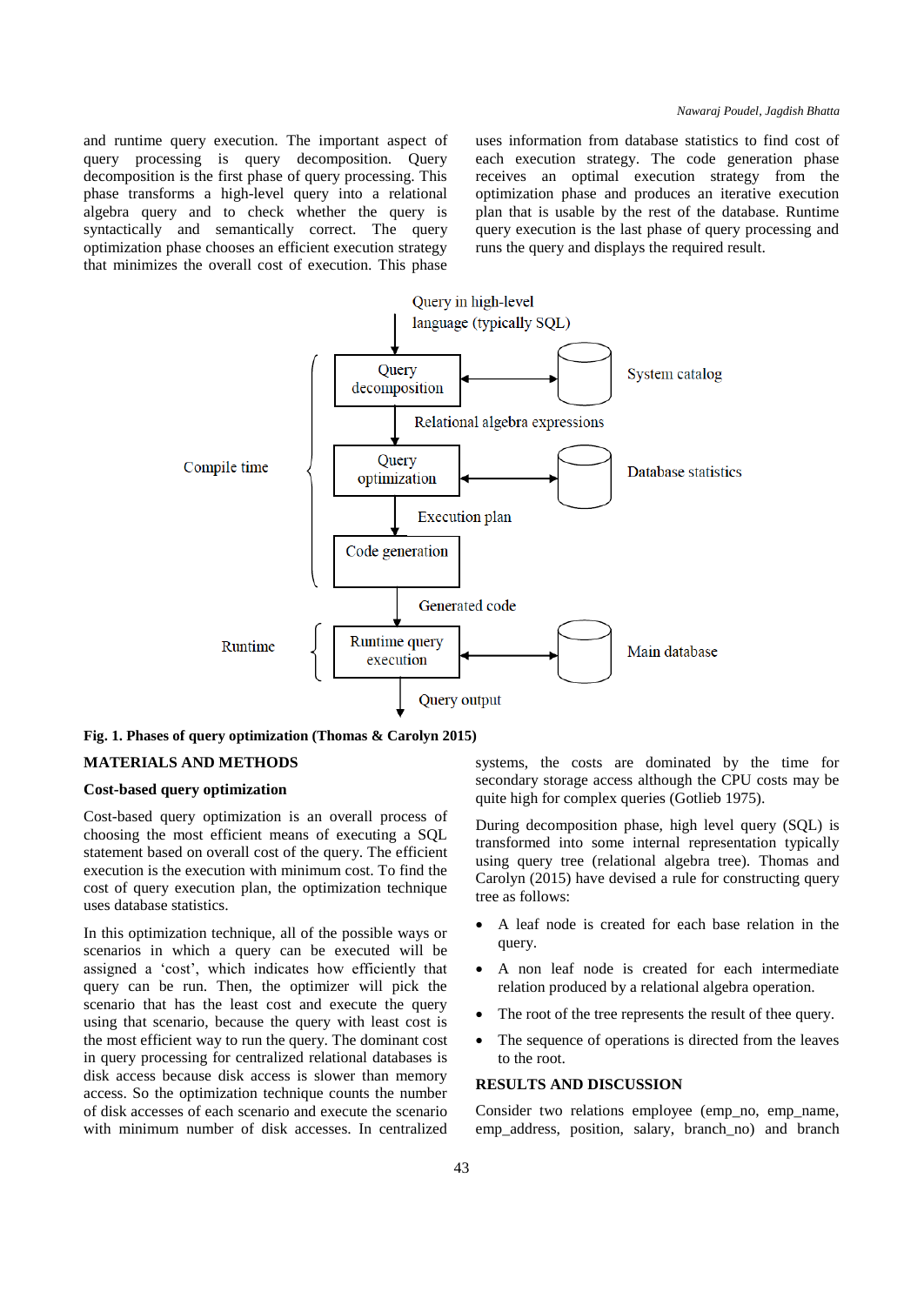*Cost-based query optimization in centralized relational databases*

(branck\_no, branch\_city, branch\_address, city) with a member of employee can only work at one branch.

Consider an SQL query as given below.

**SELECT\***

**FROM** Employee, Branch

**WHERE** Employee.branch\_no = Branch.branch\_no **AND**  Employee.position = 'Manager' **AND** Branch.city = 'Kathmandu';

We can write three different relational algebra queries for the above SQL query as given below.

**Query 1:**  $\sigma$ <sub>(position = 'Manager') ^ (city = 'Kathmandu') ^ (Employee.branch\_no</sub>  $=$  Branch.branch\_no) (Employee  $\times$  Branch)

**Query 2:**  $\sigma$ <sub>(position = 'Manager') ^ (city = 'Kathmandu') (Employee  $\bowtie$ </sub> Branch)

**Query 3:**  $(\sigma_{position} = 'Manager' (Employee)) \bowtie (\sigma_{city} = 'Kathmandu')$ (Branch))

The relational algebra trees for each of above queries are listed below as shown in Figs 2-4.

Suppose there are 2000 tuples in Employee, 20 tuples in Branch, 20 Managers (one for each branch), and 10 Kathmandu branches. To compare these three queries, we assume number of disk accesses. We also assume that there are no indexes or sort keys on either relation. The results of any intermediate operations are stored on disk. The cost of the final write is ignored because it is the same in each query. We further assume that tuples are accessed one at a time (although in practice disk accesses would be based on blocks, which would typically contain several tuples), and main memory is large enough to process entire relations for each relational algebra operation.





**Branch** 



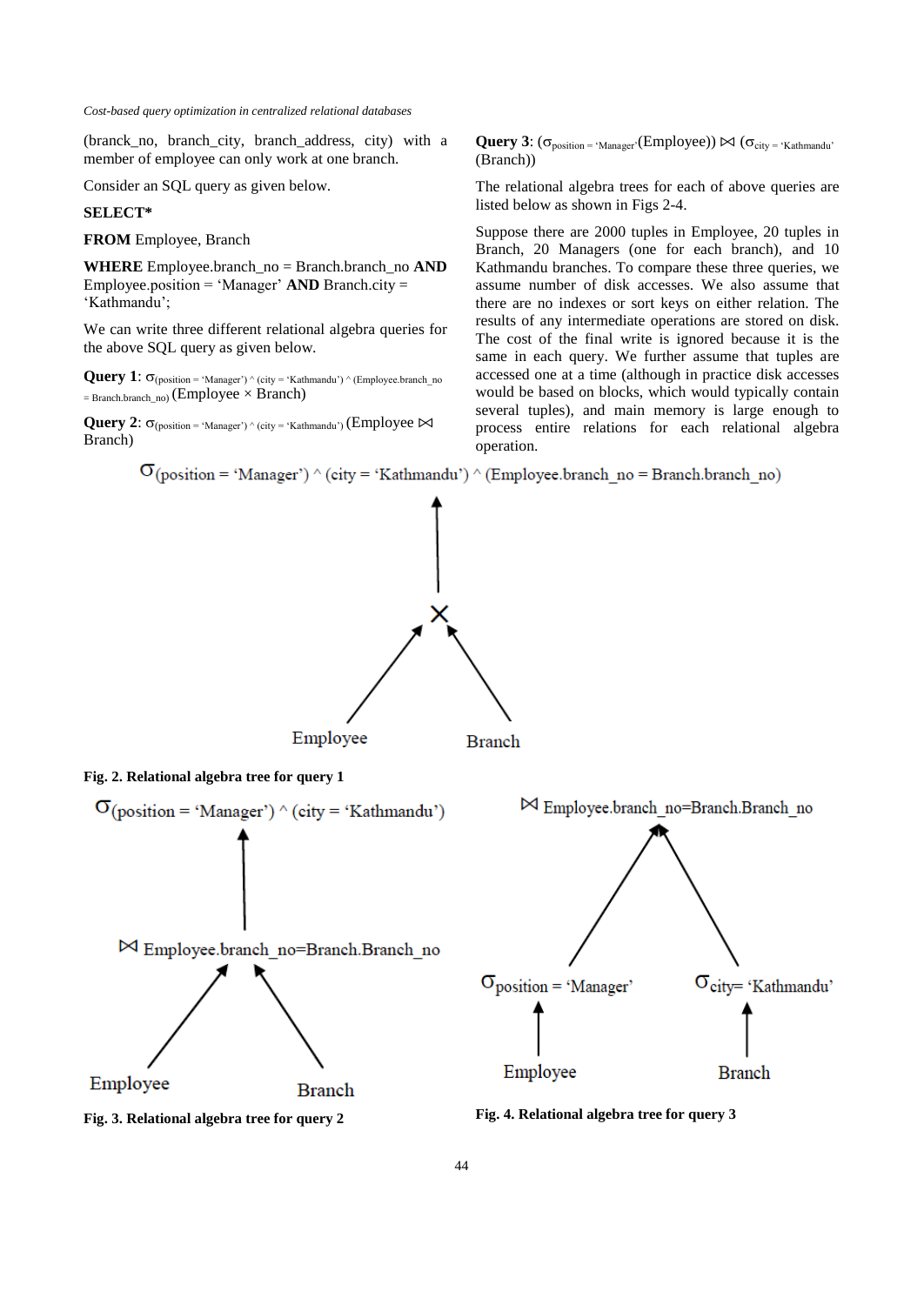The query1 calculates the Cartesian product of Employee and Branch, which requires  $(2000 + 20)$  disk accesses to read these two relations, and creates a relation with (2000  $\times$  20) tuples. We then have to read each of these tuples again to test them against the selection predicate at a cost of another  $(2000 \times 20)$  disk accesses, giving a total cost of  $(2000 + 20) + 2 \times (2000 \times 20) = 82020$  disk accesses.

The query 2 joins Employee and Branch which again requires  $(2000 + 20)$  disk accesses to read each of the relations. The Join of these two relations has 2000 tuples, one for each member of Employee. Consequently, the Selection operation requires 2000 disk accesses to read the result of the join, giving a total cost of  $(2000 + 20) + 2$  $\times$  (2000) = 6020 disk accesses.

The query 3 first reads each Employee tuple to determine the Manager tuples, which requires 2000 disk accesses and produces a relation with 20 tuples. Similarly, the second Selection operation reads each Branch tuple to determine the Kathmandu branches, which requires 20 disk accesses and produces a relation with 10 tuples. The final operation is the join of the reduced Employee and Branch relations, which requires  $(20 + 10)$  disk accesses, giving a total cost of  $(2000 + 20) + (20 + 10) + (20 + 10)$  $= 2080$  disk accesses. From the calculations above, it is clear that query 3 is the most efficient query and is 2.89 times faster than query 2 and 39.43 times faster than the query1. Figure 5 shows the cost comparisons of each relational algebra query. It can be seen clearly that that the cost of query 3 is minimum as compared to the cost of other two queries.



**Fig. 5. Cost comparison of each query**

If we considered 10000 tuples in Employee and 1000 tuples in Branch query 3 would be 2.38 times faster than query 2 and 1536.84 times faster than the query1. Since, Cartesian product and Join operations are much more expensive than Selection operation, query3 significantly reduces the size of the relations that are being joined together.

#### **CONCLUSION**

Query optimization is the process of determining the most efficient method for a SQL statement to access requested data. A SQL query can have different query execution strategies and the cost-based query optimization technique selects and executes the query execution strategy with least cost among all the execution strategies. To find the cost of each execution strategy, the optimization technique uses database statistics, because disk access is slower as compared with memory access and disk access tends to be the dominant cost in query processing for centralized relational databases. Using database statistics, the optimization technique counts the number of disk accesses for each execution strategy in centralized relational databases.

#### **REFERENCES**

- Adali, S., Candan, K.S., Papakonstantinou, Y. and Subrahmanian, V.S. 1996. Query caching and optimization in distributed mediator systems. In: *Proceedings of ACM SIGMOD International Conference on Management of Data*, ACM Press, New York, pp. 137-148.
- Ganguly, S., Goel, A. and Silberschatz, A. 1996. Efficient and accurate cost models for parallel query optimization. In: *Symposium in Principles of Database Systems PODS*, ACM Press, New York, pp. 172-182.
- Gardarin, G., Sha, F. and Tang, Z.-H. 1996. Calibrating the query optimizer cost model of IRO-DB, an object-oriented federated database system. In: *Proceedings of 22nd VLDB*, Morgan Kaufmann, San Francisco, pp. 378-389.
- Gotlieb, L.R. 1975. Computing joins of relations. In: *Proceedings of the ACM-SIGMOD International Conference of Management of Data*, ACM, New York, pp. 55-63.
- Selinger, P.G., Astrahan, M.M., Chamberlin, D.D., Lorie, R.A. and Price, T.G. 1979. Access path selection in a relational database management system. In:<br>Proceeding of the 1979 ACM SIGMOD *Proceeding of the 1979 ACM SIGMOD International Conference on Managment of Data*, Massachusetts, USA, pp. 23-34.
- Hussein, M., Morvan, F. and Hameurlain, A. 2005. Embedded cost model in mobile agents for large scale query optimization. In: *Proceedings of the 4th International Symposium on Parallel and Distributed Computing, IEEE CS,* Los Alamitos, pp. 199-206.
- Naacke, H., Gardarin, G. and Tomasic, A. 1998. Leveraging mediator cost models with heterogeneous data sources. In: *Proceedings of the*